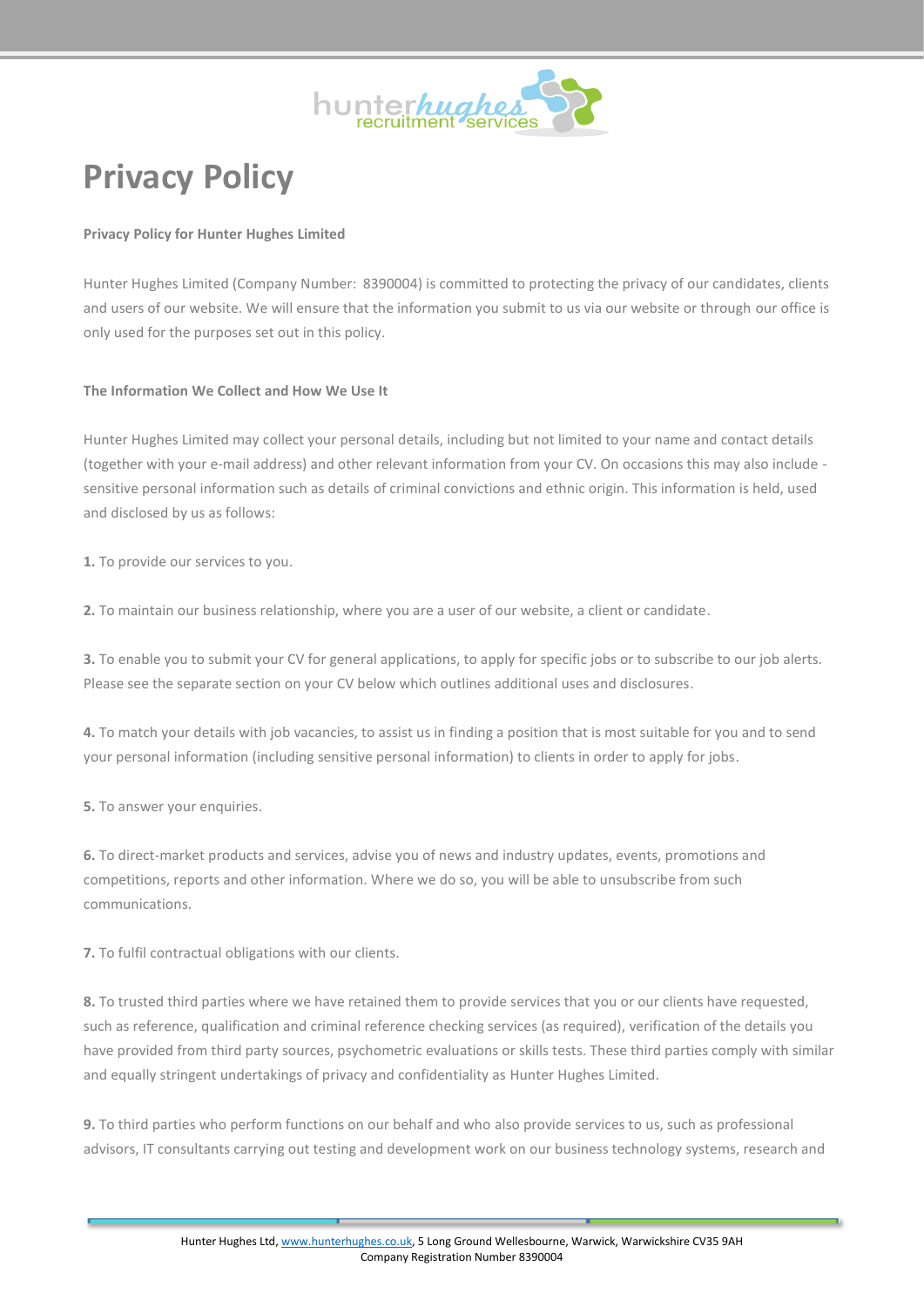mailing houses and function co-ordinators. These third parties comply with similar undertakings of privacy and confidentiality as Hunter Hughes Limited.

**10**. We may also release personal information to regulatory or law enforcement agencies, if they require us to do so. We will also disclose your information where we are permitted and requested to do so by law; and

**11.** We may also seek your consent to collect, hold, use and disclose your personal information for any other purpose not listed above.

## **Job Alerts**

To subscribe to job alerts emails, you will be required to provide your e-mail address, which will be used for the purpose of keeping you informed, by e-mail, of the latest jobs in your nominated industry and/or will provide you with industry news. Should you decide that you no longer wish to receive this information, unsubscribe links are provided in every job alert email that you receive. Job alerts can also be received via RSS feeds without having to provide your email address. Job alerts emails are sent by Hunter Hughes Limited.

## **Curriculum vitae ("CV")**

We give you the option of submitting your CV via our website or by providing your CV to one of our Consultants. You can do this either to apply for a specific advertised job or for consideration by our recruitment consultants for positions as they come up. Your CV will be stored in the Hunter Hughes Limited database and will be accessible by Hunter Hughes Limited Recruitment Consultants in the UK.

You are able to withdraw your permission for your data processed outside the UK upon completing your registration form with Hunter Hughes Limited.

You can update your CV at any time, simply by following the same procedure to submit a new CV. Your old CV will automatically be archived providing the submission details remain the same (for example you submit both CVs using the same email address, or you advise the relevant contact of your new submission).

#### **Access**

You have the right at any time to ask us for a copy of the information supplied by you that we hold. We may ask you to verify your identity and for more information about your request. We also have the right to charge an administrative fee for this service. Where we are legally permitted to do so, we may refuse your request and will give you reasons for doing so.

If you would like to make a request for information, please contact [enquiries@hunterhughes.co.uk.](mailto:enquiries@hunterhughes.co.uk) You also have the right to ask Hunter Hughes Limited to stop using your information. However, if this involves a request for deletion of your file, please be aware that we may not be required or able to do so, particularly where your file also holds information about our clients or financial information that we need to keep for periods of up to six years, i.e. that relate to tax matters. Where we are unable to comply with your request we will provide reasons for failing to do so.